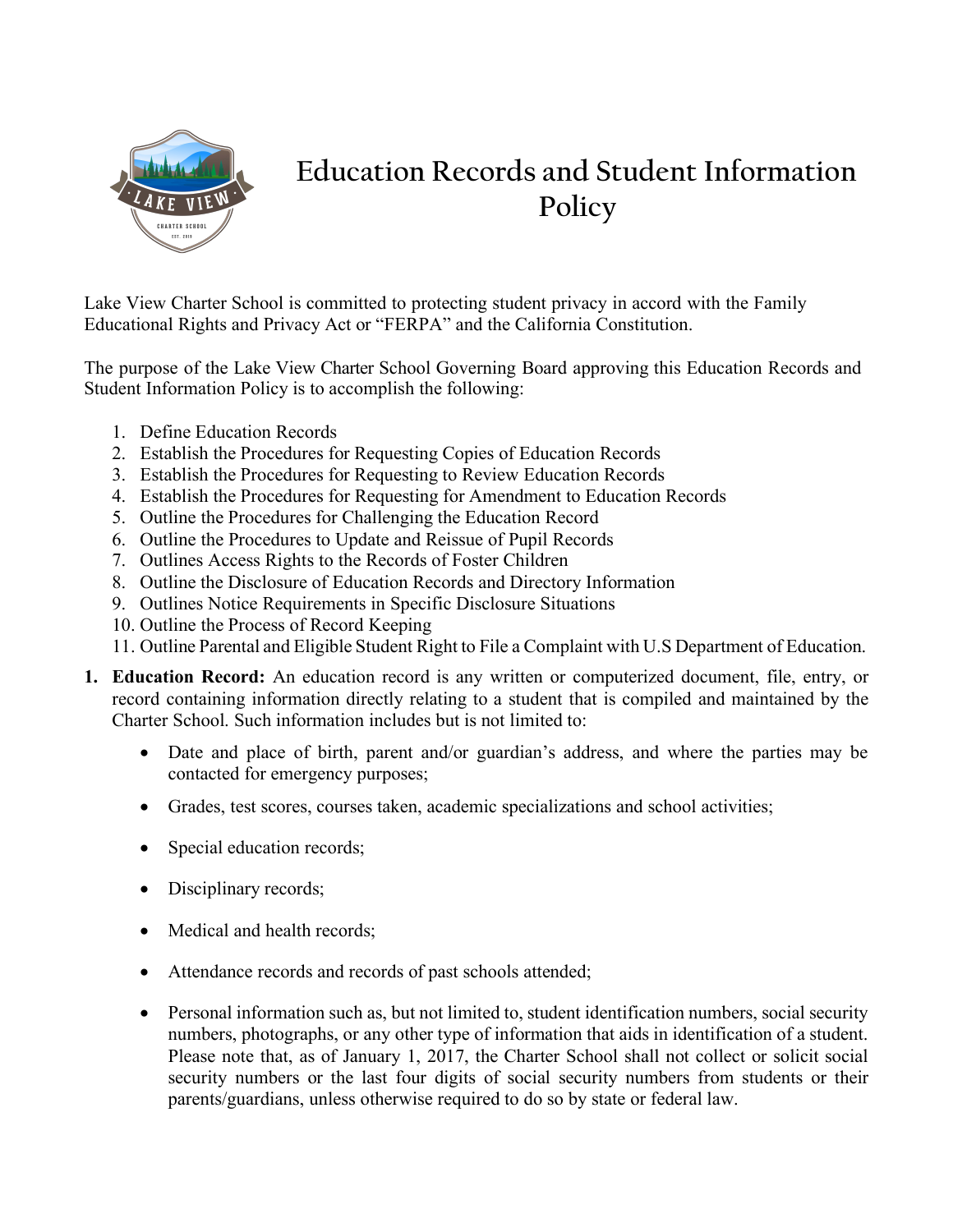The Charter School shall not use any school resources or data to be used to create a registry based on race, gender, sexual orientation, religion, ethnicity or national origin.An education record does not include any of the following:

- Records that are kept in the sole possession of the maker, are used only as a personal memory aid, and are not accessible or revealed to another person except a temporary substitute for the maker of the record;
- Records maintained by a law enforcement unit of the Charter School that were created by that law enforcement unit for the purpose of law enforcement;
- Records relating to a Charter School employee that are made and maintained in the normal course of business, relate exclusively to the individual in that individual's capacity as an employee; and are not available for use for any other purpose;
- Records on a student who is 18 years of age or older, or is attending an institution of postsecondary education, that are: a) made or maintained by a physician, psychiatrist, psychologist, or other recognized professional or paraprofessional acting in his or her professional capacity or assisting in a paraprofessional capacity; b) made, maintained, or used only in connection with treatment of the student; and c) disclosed only to individuals providing the treatment. For the purpose of this definition, "treatment" does not include remedial educational activities or activates that are part of the program of instruction at the Charter School.
- Records that only contain information about an individual after he or she is no longer a student at the Charter School.
- Grades on peer-graded papers before they are collected and recorded by a teacher.

Parents and eligible students that they have the right to:

- Inspect and review the student's education records;
- Seek amendment of the student's education records that the parent or eligible student believes to be inaccurate, misleading or otherwise in violation of the student's privacy rights;
- Consent to disclosures of personally identifiable information contained in the student's education records, except to the extent that FERPA and the Code of Federal Regulations authorize disclosure without consent;
- File with the Department of Education a complaint concerning alleged failures by the Charter School to comply with the requirements of FERPA and its promulgated regulations.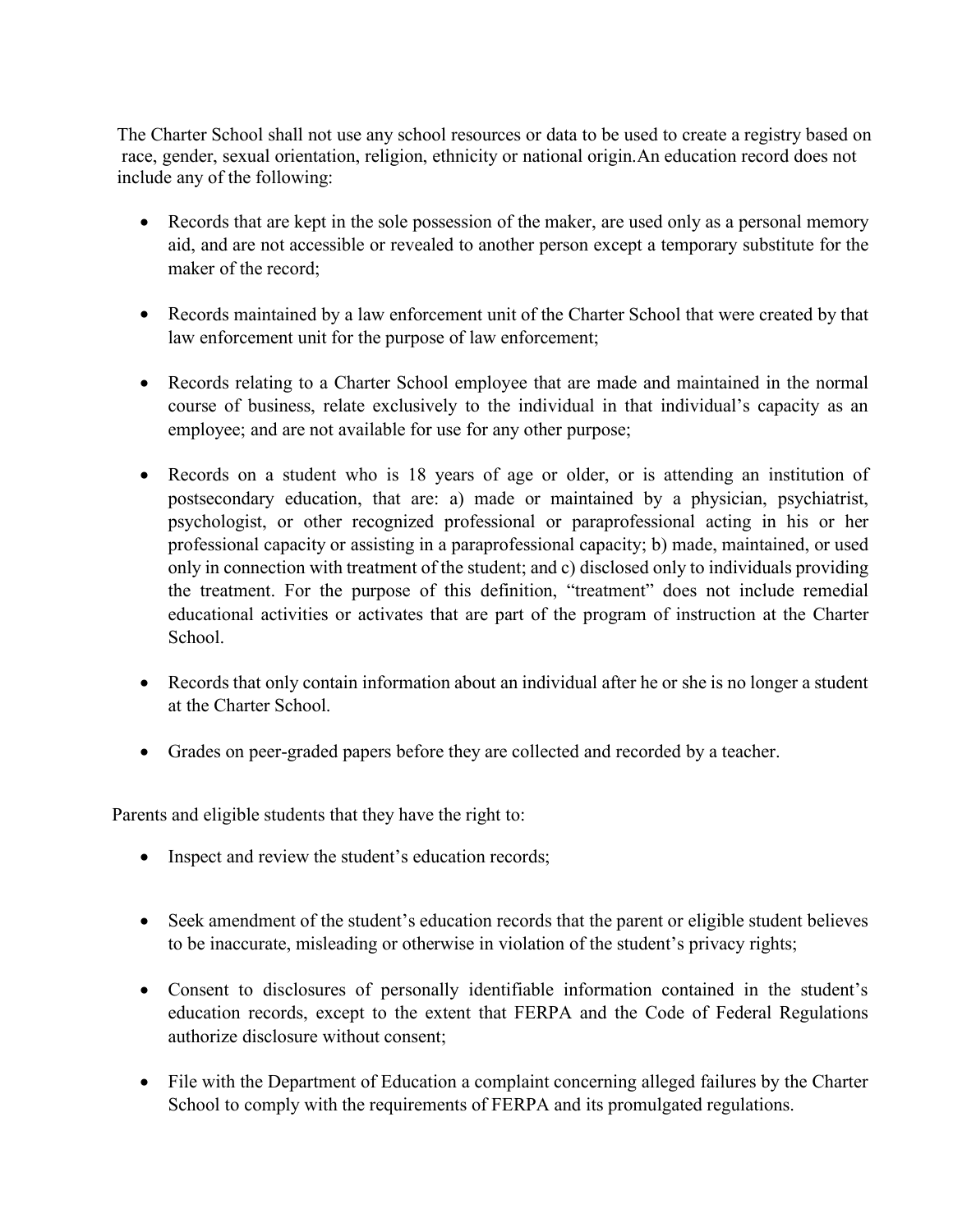- Request that the Charter School not release student names, addresses and telephone listings to military recruiters or institutions of higher education without prior written parental consent.
- **2. Requesting to Review Education Records:** Parents and eligible students have the right to review the student's education records. In order to do so, parents and eligible students shall submit a request to review education records in writing to the Director of Records Within forty-five (45) days, the Charter School shall comply with the request.

If circumstances effectively prevent the parent or eligible student from exercising the right to inspect and review the education records, the Charter School will provide the parent or eligible student with a copy of the requested records or make other arrangements for inspection and review of the requested records.

- **3. Requesting Copies of Education Records:** The Charter School will provide copies of requested documents within ten (10) days of a request for copies. The Charter School will charge reasonable fees for copies it provides to parents or eligible students, unless it effectively prevents a parent or eligible student from exercising the right to inspect and review the education records. The charge will not include a fee to search for or to retrieve the education records.
- discovers any information or notation that is factually **inaccurate**, an unsubstantiated personal **4. Requesting for Amendment to Education Records:** If upon review, a parent or eligible student conclusion or inference, a conclusion or inference outside of the observer's area of competence, not based on the personal observation of a named person with the time and place of the observation noted, or misleading or in violation of the student's right of privacy, he or she may request, in writing, that the Charter School amend the record. The request must be submitted within thirty (30) days of the discovery of the inaccurate or misleadinginformation or a violation of the student's right of privacy. The Charter School will respond within ten (10) days of the receipt of the request to amend. The Charter School's response will be in writingand if the request for amendment is denied, the Charter School will set forth the reason for the denialand inform the parent or eligible student of his or her right to a hearing challenging the content of theeducation record.
- **5. Challenging the Education Record:** If the Charter School denies a parent or eligible student's request to amend an education record, the parent or eligible student may request in writing that he/she be given the opportunity for a hearing to challenge the content of the student's education records on the grounds that the information contained in the education records is inaccurate, misleading or in violation of the privacy rights of the student.

The hearing to challenge the education record shall be held within thirty (30) days of the date of the request for a hearing, notice of the date, time and place of the hearing will be sent by the Charter School to the parent or eligible student no later than twenty (20) days before the hearing.

The hearing will be conducted by the Dean of Academics. The parent or eligible student will be given a full and fair opportunity to present evidence relevant to the issues relating to the challenge to the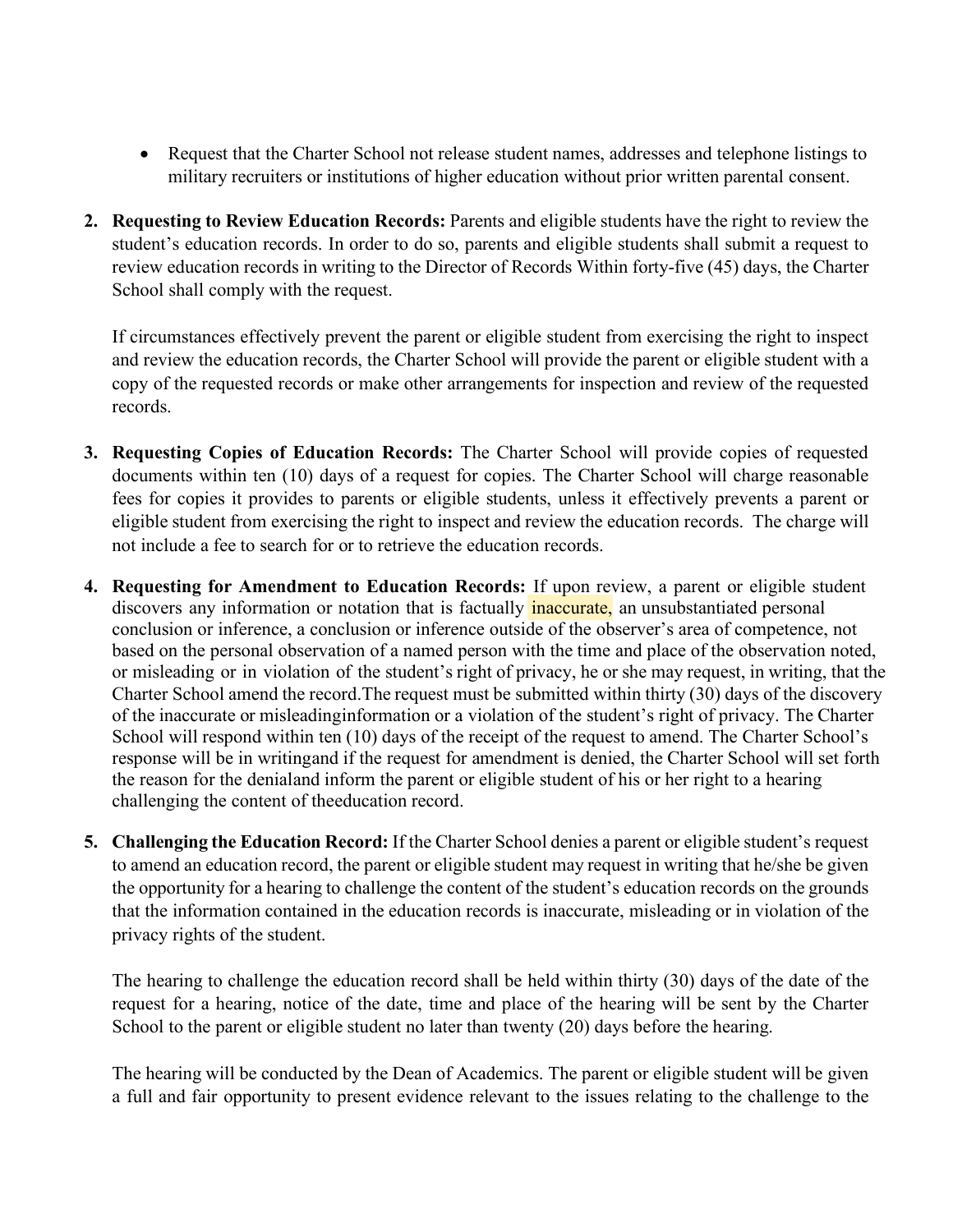education record. The parent or eligible student may also, at his/her own expense, be assisted or represented by one or more individuals of his/her choice, including an attorney. The Dean of Academic's decision will be based solely on the evidence presented at the hearing. Within thirty 30 days of the conclusion of the hearing, the Charter School's decision regarding the challenge will be made in writing and will include a summary of the evidence and the reasons for the decision.

If, as a result of the hearing, the Charter School decides that the information is inaccurate, misleading or otherwise in violation of the privacy rights of the student, it will amend the record accordingly and inform the parent or eligible student of the amendment in writing.

If, as a result of the hearing, the Charter School decides that the information in the education record is not inaccurate, misleading or otherwise in violation of the privacy rights of the student, it shall inform the parent or eligible student of the right to place a statement in the record commenting on the contested information in the record or stating why he/she disagrees with the decision of the Charter School, or both. If the Charter School places a statement by the parent or eligible student in the education records of a student, it will maintain the statement with the contested part of the record for as long as the record is maintained and disclose the statement whenever it discloses the portion of the record to which the statement relates.

**6. Update and Reissuance of Pupil Records:** A former pupil of the School may request that former pupil's records to be updated to reflect the former pupil's changed legal name or gender by submitting government-issued documentation in the form of one of the following: State-issued driver's license, birth certificate, passport, social security card, court order indicating a name change or a gender change, or both. Upon the request of the former pupil, the School shall reissue the pupil records, including, but not limited to a transcript, a high school diploma, a high school equivalency certificate or other similar documents conferred on the former pupil. The School is not required to modify records that the former pupil has not required for modification or reissuance.

If a former pupil requests that their name or gender is changed and records are reissued, the School shall add a new document to the former pupil's file that includes all of the following: 1) The date of the request; 2) The date the requested records were reissued to the former pupil; 3) A list of records that were requested by, and reissued to, the former pupil; 4) The type of documentation provided by the former pupil in order to demonstrate the legal name or gender change; 5) The name of the School staff person that completed the request; 6) The current and former name or gender of the former pupil.

Former pupils who are unable to provide the government-issued documentation described above may request a name or gender change, or both, to the former pupil's records through the process described below in section C.

**7. Records of Foster Children:** A foster family agency with jurisdiction over a currently enrolled or former pupil, a short-term residential treatment program staff responsible for the education or case management of a pupil, and a caregiver who has direct responsibility for the for the care of the pupil, including a certified or licensed foster parent, an approved relative or nonrelated extended family member, or a resource family (as defined below), may access the current or most recent records of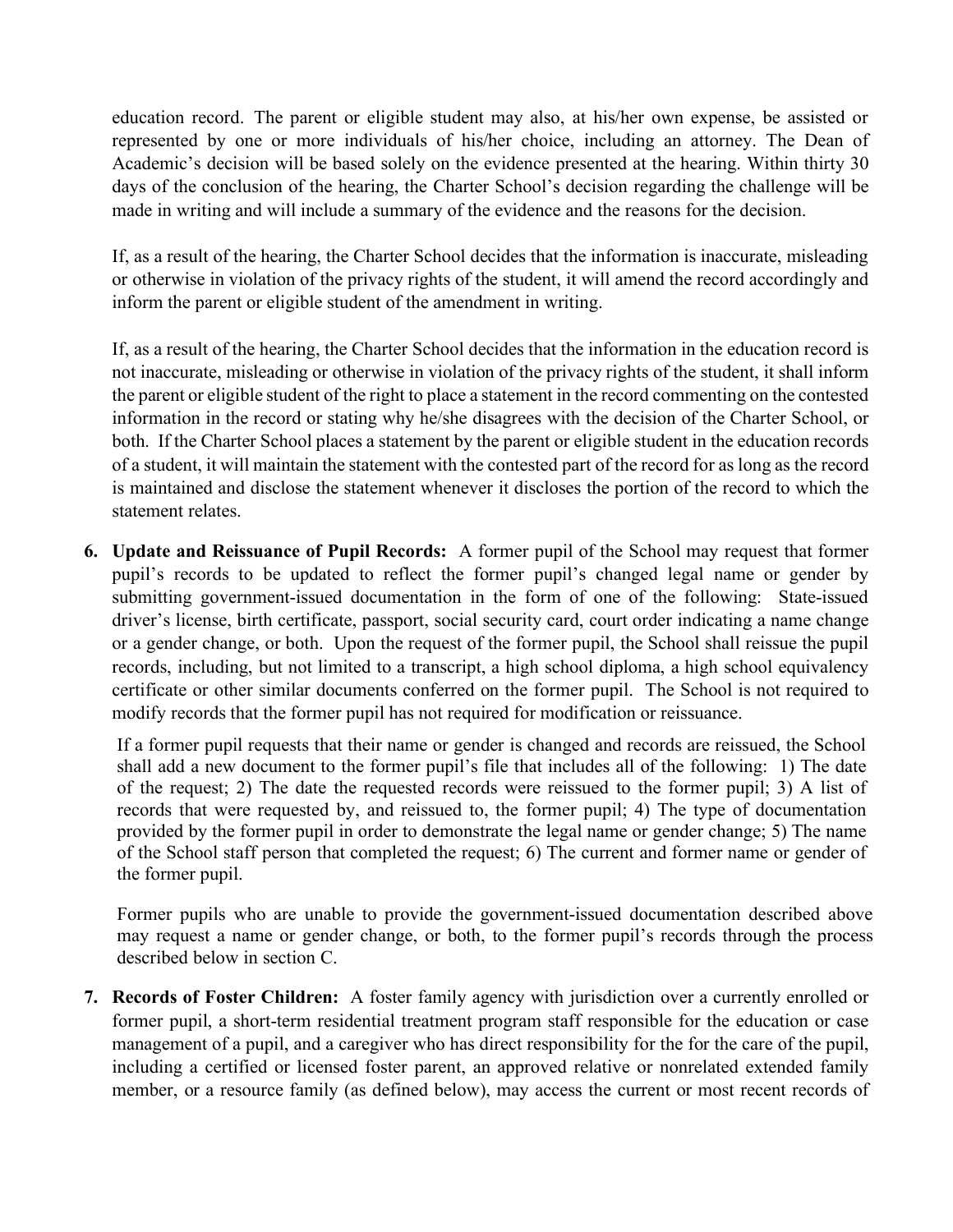grades, transcripts, attendance, discipline and online communication on platforms established by schools for pupils and parents, and any individualized education programs (IEPs) that may have been developed, or any plan adopted pursuant to Section 504 of the federal Rehabilitation Act of 1973 of a currently enrolled or former foster pupil.

A foster family agency, short-term residential treatment program, or caregiver may review and receive pupil records pursuant to subdivision (a) for purposes of monitoring the pupil's educational progress, updating and maintaining the pupil's education records as required by [Section 16010 of the](https://1.next.westlaw.com/Link/Document/FullText?findType=L&pubNum=1000228&cite=CAWIS16010&originatingDoc=N3BF8FE50B30D11E7BE16FA5DEEFE2567&refType=LQ&originationContext=document&transitionType=DocumentItem&contextData=(sc.UserEnteredCitation))  [Welfare and Institutions Code,](https://1.next.westlaw.com/Link/Document/FullText?findType=L&pubNum=1000228&cite=CAWIS16010&originatingDoc=N3BF8FE50B30D11E7BE16FA5DEEFE2567&refType=LQ&originationContext=document&transitionType=DocumentItem&contextData=(sc.UserEnteredCitation)) and ensuring the pupil has access to educational services, supports, and activities. These purposes include, but are not limited to, enrolling the pupil in school, assisting the pupil with homework, class assignments, and college and scholarship applications, and enrolling the pupil in extracurricular activities, tutoring, and other afterschool and summer enrichment programs.

**8. Disclosure of Education Records and Directory Information:** With the exceptions listed below, the Charter School will not release educational records to any person or entity outside the Charter School without the written consent of a parent or eligible student. The written permission must specify the records that may be disclosed, the purpose of the disclosure and the party or class of parties to whom the disclosure may be made. When disclosure is made pursuant to written permission, the parent or eligible student may request a copy of the disclosed records. Signed and dated written consent may include a record and signature in electronic form if it identifies and authenticates a particular person as the source of the electronic consent and indicates such person's approval of the information contained in the electronic consent. The Charter School shall permanently keep the consent notice with the record file. A parent, guardian or eligible student is not required to sign the consent form. If the parent, guardian or eligible student refuses to provide written consent for the release of student information that is not otherwise subject to release, the Charter School shall not release the information.

The Charter School shall avoid the disclosure of information that might indicate a student's or family's citizenship or immigration status if the disclosure is not authorized by FERPA. No student information shall be disclosed to immigration authorities for immigration-enforcement purposes without a court order or judicial subpoena. Immigration-enforcement agencies do not have a legitimate educational interest in a student's or family's citizenship or immigration status. A student's or family's citizenship or immigration status is not considered to be directory information.

Except for investigations of child abuse, child neglect, or child dependency, or when the subpoena served on the Charter School prohibits disclosure, the Charter School shall provide parental or guardian notification of any court orders, warrants, or subpoenas before responding to such requests. The Charter School will only disclose personally identifiable information on the condition that the receiving party not disclose the information to any party without the prior consent of the parent or eligible student and that the receiving party use it for the purposes for which the disclosure was made. This restriction does not apply to disclosures that fall within the disclosure exceptions listed below and the Charter School maintains the appropriate records, as described below. Except for disclosures pursuant to a judicial order or lawfully issued subpoena, of directory information or to parents or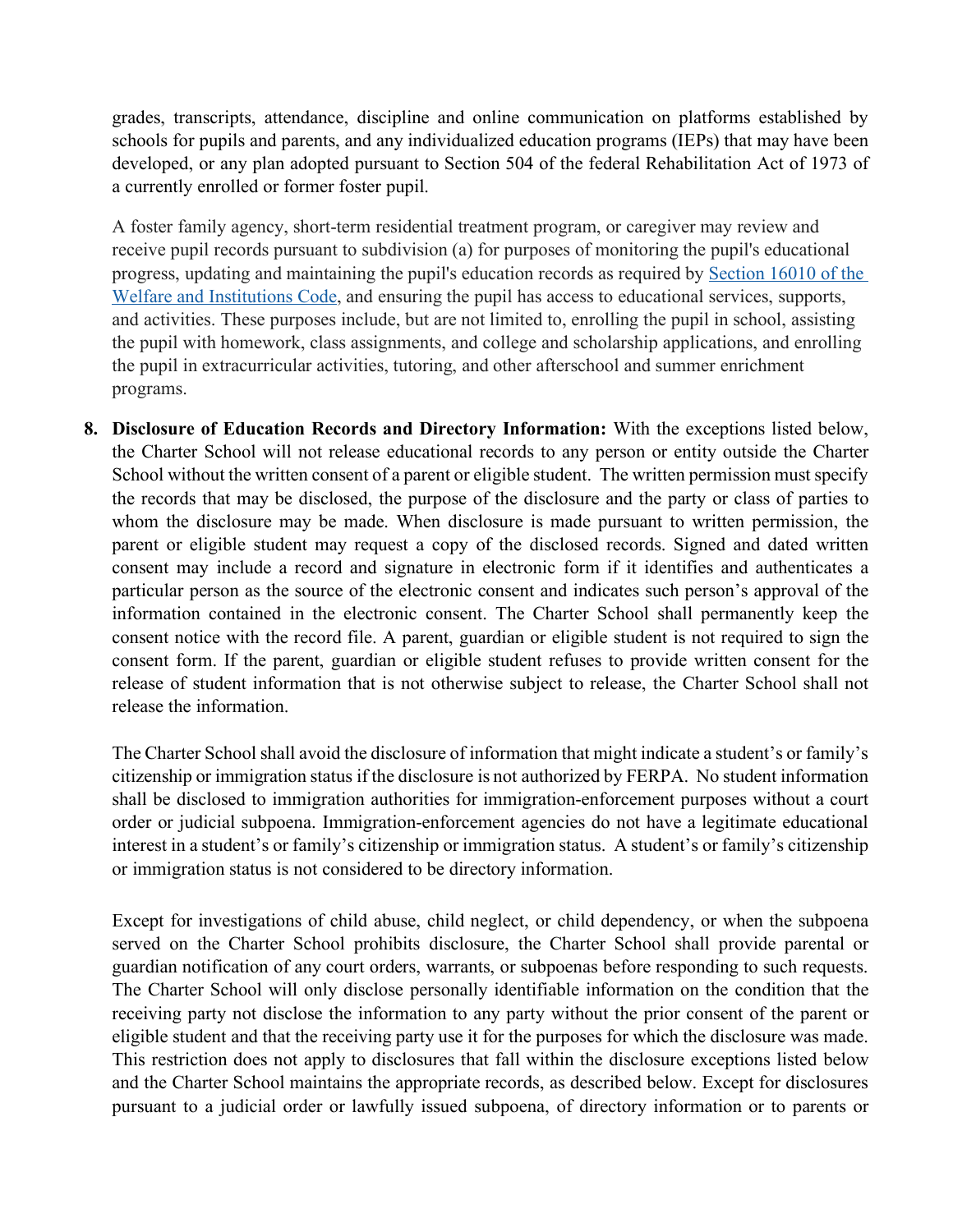eligible students, the Charter School will inform a receiving party of the requirement that the party not disclose the information to any other party without the prior writing consent of the parent or eligible student and that the receiving party use it for the purpose for which the disclosure was made.

If the Charter School receives an information request related to a student's or family's immigration or citizenship status, the Charter School personnel shall take the following action steps:

- Notify the Executive Director or Deputy Executive Director about the information request;
- Provide students and families with appropriate notice and a description for the immigration officer's request;
- Document any verbal or written request for information by immigration authorities;
- Unless prohibited, provide students and parents/guardians with any documents issued by the immigration-enforcement officer.

The Charter School will train its personnel regarding gathering and handling sensitive student information as identified in this policy.

The Charter School will disclose education records, without consent, to the following parties:

- Charter School employees who have a legitimate educational interest as defined by 34 C.F.R. Part 99;
- Contractors, consultants, volunteers or other parties to whom the Charter School has outsourced institutional services or functions may be considered a Charter School official provided that the outside party performs an institutional service or function for which the Charter School would otherwise use employees, is under the direct control of the Charter School with respect to the use and maintenance of records, and is subject to the requirements of 34 C.F.R. § 99.33(a) governing the use and redisclosure of personally identifiable information;
- Other schools to which a student seeks or intends to enroll;
- Certain government officials listed in 20 U.S.C.  $\S$  1232g(b)(1) in order to carry out lawful functions;
- Appropriate parties in connection a student's application for, or receipt of, financial aid to a student if it is necessary to determine eligibility, amount of aid, conditions for aid or enforcing the terms and conditions of the aid;
- Organizations conducting certain studies for the Charter School in accordance with 20 U.S.C.  $§$  1232g(b)(1)(F);
- Accrediting organizations in order to carry out their accrediting functions;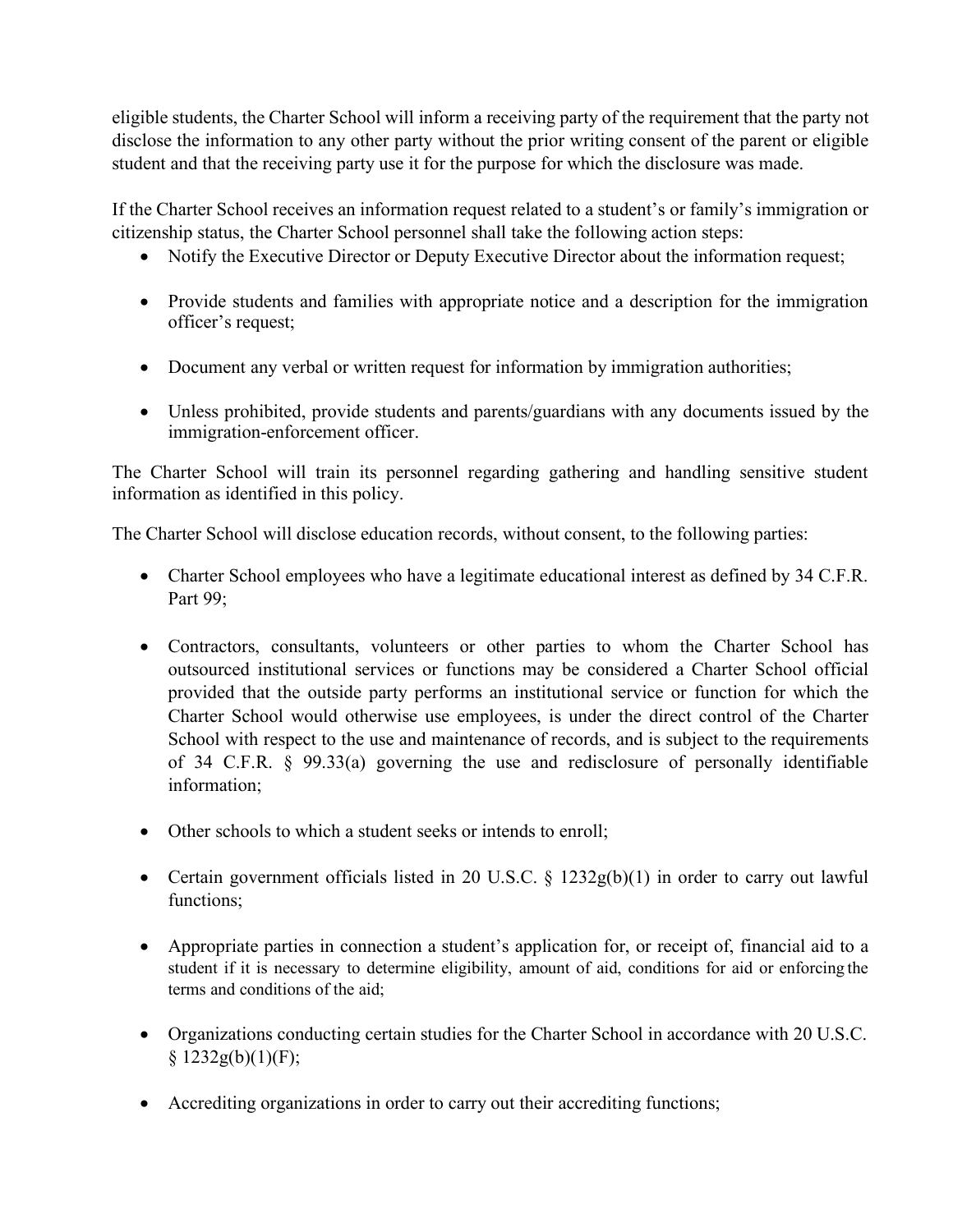- Parents of a dependent student as defined in section 152 of the Internal [Revenue](http://www.lexis.com/research/buttonTFLink?_m=6abc13686deebc8da5c10abc89f02b9d&_xfercite=%3ccite%20cc%3d%22USA%22%3e%3c%21%5bCDATA%5b34%20CFR%2099.31%5d%5d%3e%3c%2fcite%3e&_butType=4&_butStat=0&_butNum=3&_butInline=1&_butinfo=26%20USC%20152&_fmtstr=FULL&docnum=1&_startdoc=1&wchp=dGLbVlb-zSkAl&_md5=e6f62af1ce041b02d5bf8cf8786c505b) Code of 1986;
- Individuals who have obtained lawful court orders or subpoenas, with prior notice to parents or eligible students with some exceptions;
- Persons who need to know in cases of health and safety emergencies;
- State and local authorities, within a juvenile justice system, pursuant to specific State law;
- A victim of an alleged perpetrator of a crime of violence or a non-forcible sex offense. The disclosure may only include final results of the disciplinary proceedings conducted by the Charter School with respect to that alleged crime or offense. The Charter School may disclose the final results of the disciplinary proceeding, regardless of whether the Charter School concluded a violation was committed.
- An agency caseworker or other representative of a State or local child welfare agency or tribal organization who has the right to access a student's case plan, when such agency or organization is legally responsible, in accordance with State law, for the care and protection of the student, provided those records will not be disclosed by such agency or organization, except as required by law;
- Other disclosures as provided by applicable law.
- **9. Requirements in Specific Disclosure Situations:** If the School discloses education records without parental or eligible student consent to officials of another school, school system or institution of postsecondary education where the student seeks or intends to enroll, the School will make a reasonable attempt to notify the parent or eligible student at his/her last known address, unless the disclosure is initiated by the parent or eligible student. Additionally, the School will give the parent or eligible student, upon request, a copy of the record that was disclosed and give the parent or eligible student, upon request, an opportunity for hearing as outlined above.
- **10. Record Keeping**: The Charter School will maintain a record of each request for access to and each disclosure of personally identifiable information from the education records of each student for aslong as the records are maintained. For each request, the record will include the following information: the parties who have requested or received the information and the legitimate interests the parties had in requesting or obtaining the information.

For disclosures of personally identifiable information to institutions that make disclosures of the information on behalf of the Charter School in accordance with 34 C.F.R. 99.33(b), the record will include the names of the additional parties to which the receiving party may disclose the information on behalf of the Charter School and the legitimate interests that each of the additional parties has in requesting or obtaining the information.